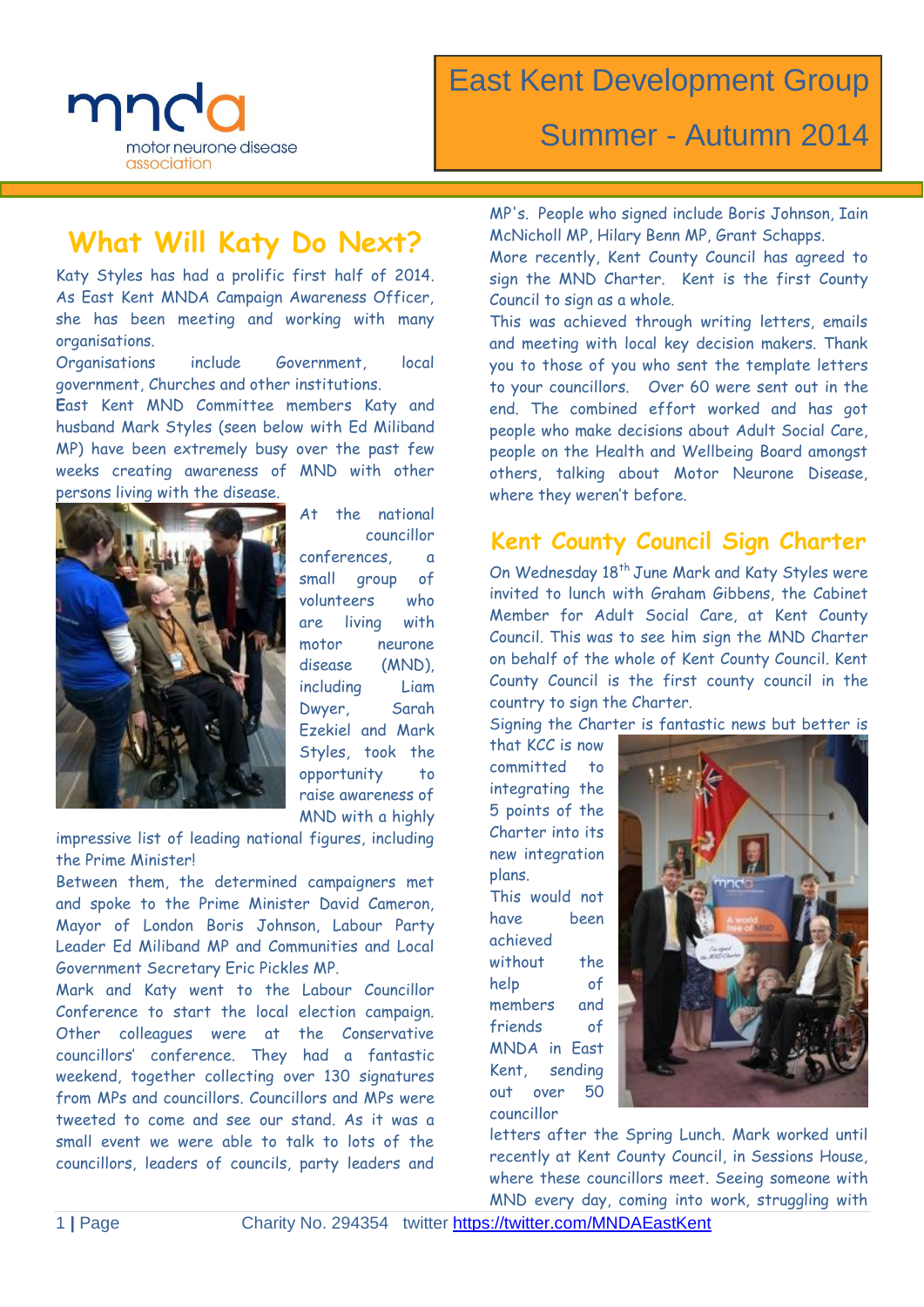the simple tasks we all take for granted, made everyone there more aware of the disease and its impact.

Graham Gibbens said "I do feel that this is a fitting tribute to Mark after 20 years of service in education and am also clear that this will benefit KCC to support people with a motor neurone condition."

"Signing the Charter means we will be supporting its principles. The implementation will need to fit with the Facing the Challenge and Transformation principles that we are now developing across Kent County Council and specifically within Adult Social Care."

### **Lobbying In Parliament**

Mark and Katy Styles attended a lobbying event on behalf of the MNDA as part of the Specialised Health care Alliance in the House of Lords. They managed to speak to Julian Brazier (pictured



left with Katy and Mark) our MP about specialised commissioning within the NHS and how many different hospitals and services they are involved with. People living with MND require many services and see many different consultants in many different

locations.

They discussed the frustrations of this and how the MNDA fund Care Centres throughout the country, which should be funded solely by the NHS. It was great to meet up with other representatives from other rare diseases who all had the same issues about getting specialised care. They chatted to more MPs, informally throughout the day including MPs from Northern Ireland. They were all incredibly supportive of their work raising the profile of MND.

### **FightingMNDwithDad**

#### <https://www.justgiving.com/fightingmndwithdad/>

At the start of this year our world was completely turned upside down. We were given the unexpected

and heartbreaking news that our Father has got Motor Neurone Disease (MND). None of us knew that much about the illness, the effects, a cure, or what was to come. To then be told it is a terminal illness and we only have a few precious months left with our dad was the worst we could have imagined. However our dad is amazing and has been so positive since the diagnosis. He has continued about his normal life overcoming or adapting to challenges he faces. We are as a whole family very proud of him and his positivity. His and mum's aim is to make as many people aware of MND and the symptoms along with raising as much money as we can for the East Kent MND Group. So all money raised will go to the local East Kent MNDA Group.

MND is a progressive disease involving degeneration of the motor neurons and wasting of the muscles. Early symptoms include…weakened grip, increasing slurred speech, excess saliva, difficulty swallowing, shortness of breath, tiredness, and leg/arm shakes. If you notice these symptoms ask to be checked,

there is a lot of support available. Over the course of the year we are holding lots of fundraising events and taking part in many different activities to raise money for our local MND Charity. We would love your support whether it be ideas, donations, or if you are already taking part in an event and haven't chosen charity we would love you to choose ours.



Events to date have included a Charity football match and an abseil. David Irving shown above prepared to abseil.

Forthcoming activities include a sponsored walk from Faversham to Sittingbourne on Saturday 9th August and The Canterbury Half Marathon on 25th August. All support gratefully welcomed.

Since the start of the campaign the net effect has been to raise well over £2000 and the family have set themselves a target of £5000. We wish them well and are full of admiration for their approach to the news of their father's illness.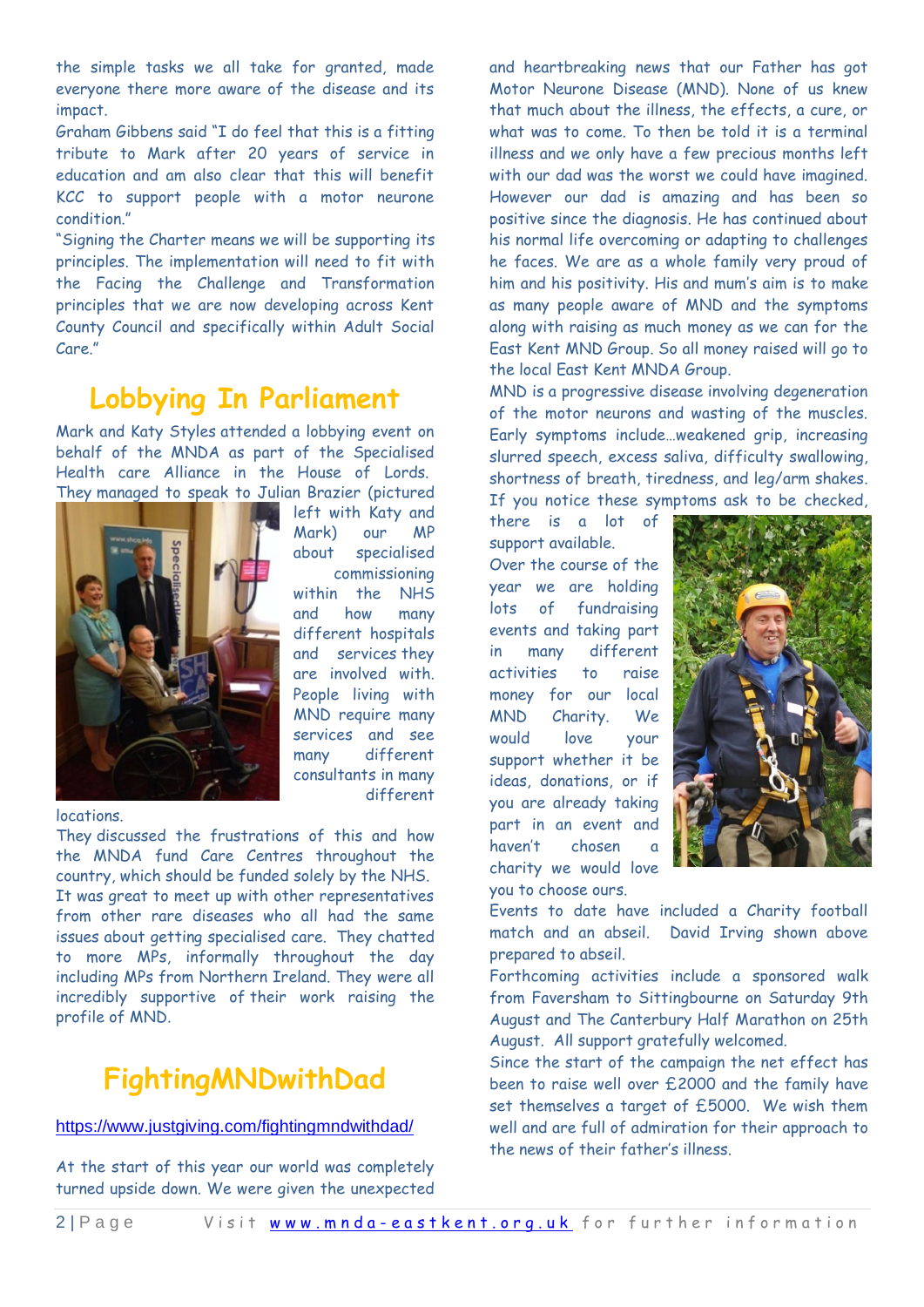

# East Kent Development Group Summer - Autumn 2014

### **Summer Ball**

The Ball was held at Swarling Manor, hosted by Valerie Lamb in aid of East Kent MNDA Group and the Alzheimer's Society. The evening was fine and over 120 guests attended the event which started with drinks in the rose garden, a three course meal, a raffle, an auction of prizes and dancing to a live band. There was also a brilliant magician called Chris Harding who went round the tables doing some excellent magic tricks! The events manager Philippa masterminded the auction and encouraged everyone to bid even auctioning off her husband to



dance and an MND toy meerkat!

Several members of the East Kent MNDA Group committee attended including Judy

Keay (pictured above with Katy Styles) our Association Visitor, Wendy Sansom our Chairman and Katy and Mark Styles. Katy said a few words about MND at the event.

Chrissie Batts our Specialist MND Nurse also put together a table with friends.

A significant amount of money was raised and we are awaiting notification of the final total which will be divided between the two charities.

Our thanks go to Valerie and Christopher Lamb for their hard work and generosity in hosting this fabulous event.

### **Spring Lunch**

MNDA East Kent held our first Spring Lunch last weekend on April 12th. The lunch was part of our ongoing support meetings held throughout the year. We had a wonderful turnout of 77 diners, who were treated to a fabulous lunch, an insightful speech and lots of fun and friendship.

Our lunch started with pre-lunch drinks at the bar/reception area, where we had a small information stand and a raffle stall. We sat for lunch at 12.30. Katy Styles welcomed everyone, thanked them for coming and pointed out some of the awareness activities being planned and worked on. Hazel Watts said Grace and then we were served our 3 course lunch.



After lunch, our Chairman Wendy Sansom introduced Sara Jane Murray, who gave a short and interesting speech about current activities at MNDA. Including such areas as support, awareness and research. Wendy then

thanked Sara Jane for her presentation and thanked everyone for attending and thanked various members of the audience for their efforts on behalf of MNDA. Finally she presented Sara Jane with a bouquet of flowers.

Hazel then drew the raffle and several people went

away with fine prizes. Mark Styles thanked the event's organisers, thanked everyone for coming and wished them a safe journey home. Thanks to everyone who signed the local councillor letters arranged by Katy Styles, these are a most important element of our efforts to create



awareness of MND among politicians and local government, the people who make the decisions that affect our lives.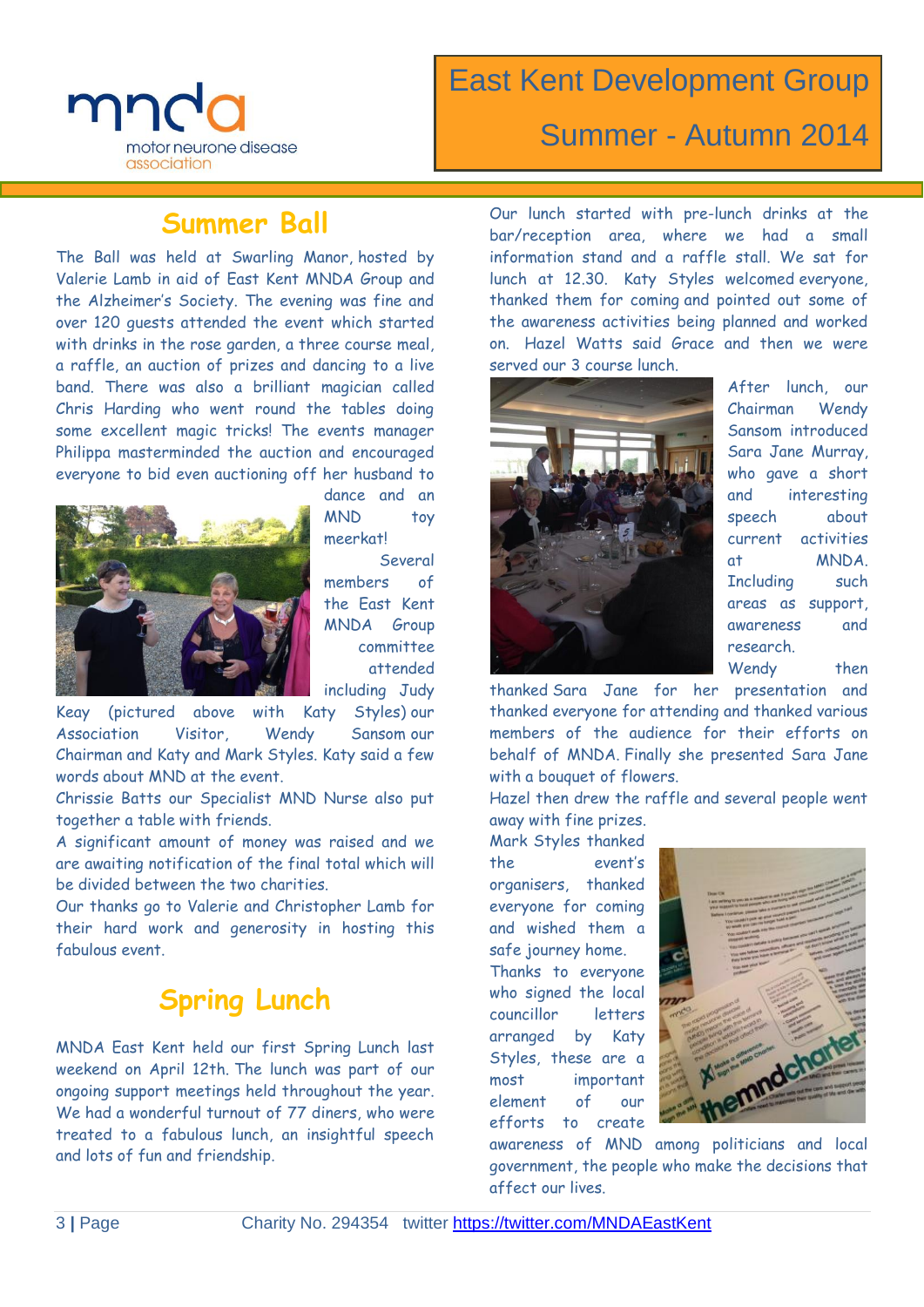The Spring Lunch organising committee of East Kent MNDA would like to thank all our guests for coming and supporting our Spring Lunch, Sara Jane Murray for speaking, East Kent College for the venue, food and drink and everyone who helped make it such a great success.

### **Awareness Meeting Sturry**

East Kent Motor Neurone Disease Association Group (EKMNDA), is holding an awareness raising meeting in conjunction with the Beavers at, Sturry Guide and Scouts HQ, Park View, Sturry, Canterbury CT2 ONR on Saturday Sep  $6<sup>th</sup>$  11am to 1 pm.

This event organised by Brian Sackett, former Chairman of our Group, is supported by the Beavers Group led by Sarah Jones who are working towards achieving their Friendship Challenge Badges. Therefore, they provide the cakes and refreshments for the coffee morning and serve them and contribute to raising funds for a good



cause. Pictured is Gwen Pay, a supporter of this event for many years, with an MND display at Sturry Pharmacy. See also

<http://mnda-eastkent.org.uk/wordpress/?p=279>

This year Katy Styles our Campaigns Contact will talk on raising awareness and campaigning and we hope that parents of the Beavers and interested supporters of EKMNDA will attend.

Brian has also invited the Lord Mayor Cllr. Ann Taylor and the Sheriff Cllr. Tony Austin who have confirmed their attendance so that's a great opportunity for us to raise awareness of the needs of people living with Motor Neurone Disease.

We welcome as many supporters of EKMNDA who are able to attend to enjoy a coffee and homemade cake and listen to Katy who will tell us how we can all help raise awareness of MND in our local communities.

### **I Am Breathing**

As part of the MNDA's national awareness raising campaign we held a showing of the BAFTA award winning documentary "I am Breathing" at Kent and

Canterbury Hospital Postgraduate Centre, 10th December, 2013.

The film is about Neil Platt's experience; within a year, going from being a healthy 30-something British bloke with a great sense of humour to becoming completely paralysed from the neck down, thanks to the devastating illness he has inherited – known as MND.

As his body gets weaker, his perspective on life changes. His humour remains, but new wisdom emerges:

"It's amazing how adaptable we are when we have to be. It's what separates us and defines us as human beings."

Knowing he only has a few months left to live, and while he still has the ability to speak, Neil puts together a letter and memory box for his baby son Oscar and communicates his experience and thoughts about life in a blog – and in this film which he was determined to make.

The directness of his communication mingles with images of the sensory details of a life well lived, and makes us revalue the ordinary.

His blog posts form the film's narration as he tells his own story through memories and impressions of his life – the sheer joy of falling in love, of partying with his mates, of fast motorbike rides. Through his determination to share his final journey, he makes us ask questions about our own lives.

The audience was made up of healthcare professionals from East Kent, who gave up a couple of hours of their evening to view the film and a short introduction by Katy Styles. Refreshments were donated by The Park Inn, Ladywell, Dover.

As Campaign Co-ordinator for MNDA East Kent Development Group, Katy asked those attending to sign the MND Charter and to the talk to their colleagues about the key messages from the film.

Katy said afterwards, "Showing the film, to healthcare professionals was one of the most rewarding things I've ever done. I am determined to show this film at more events next year." A great deal of literature about MND was taken away and £25.00 was donated.

#### **Repeat Showing of I Am Breathing**

To end MNDA awareness month, Chrissie Batts, MND specialist nurse and the East Kent group organised a repeat showing of the film "I am Breathing" - the Scottish BAFTA award winning film of the final 9 months of Neil Platt's life. The film was being used to raise awareness of the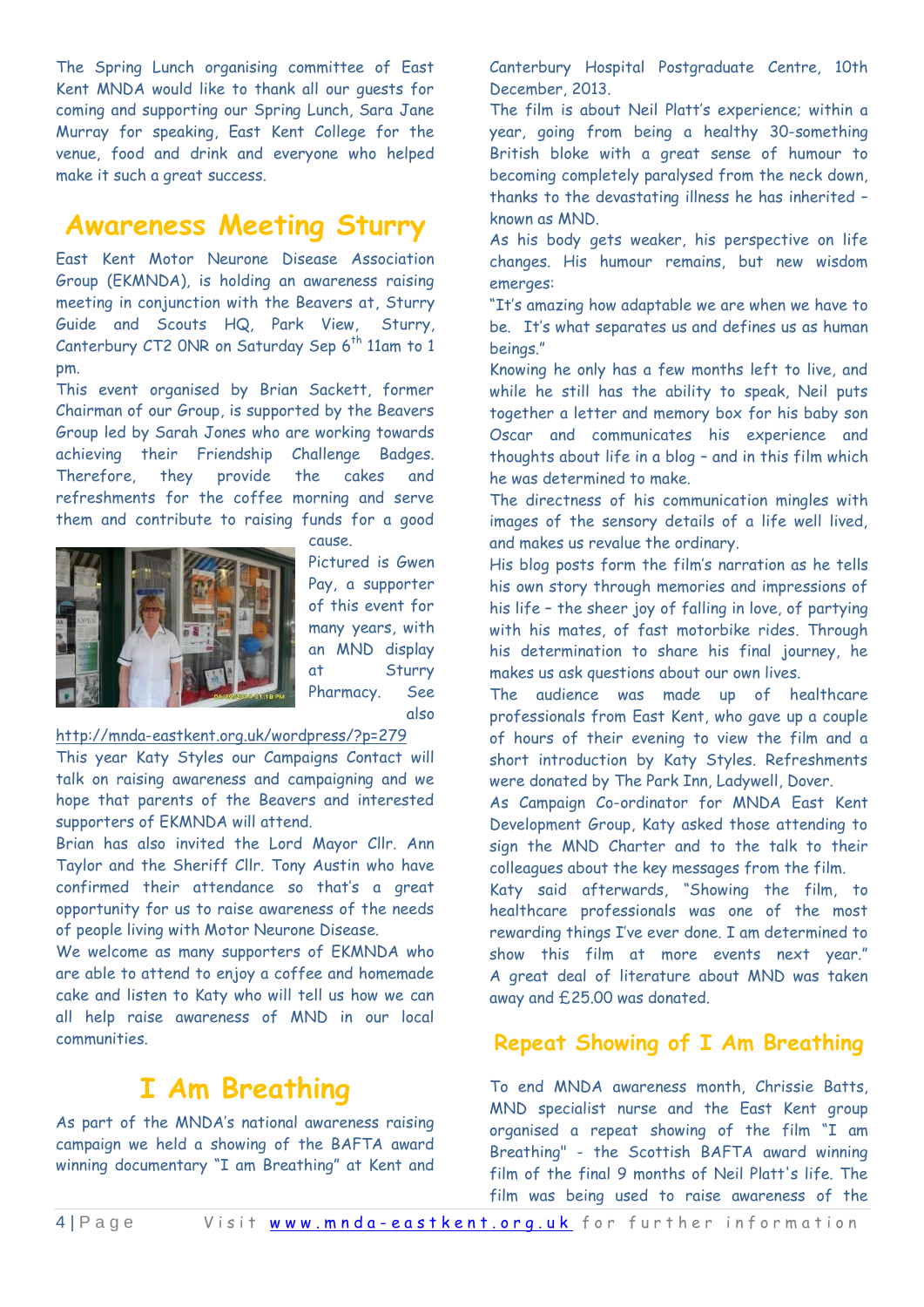

### East Kent Development Group

### Summer - Autumn 2014

condition amongst healthcare professionals. The audience was made up of physiotherapists, trainee doctors, neuropsychologists, nurses from the local hospice and members of the hospital's ACAT team. Along side the film, the group was promoting the MND Charter and the new Red Flag Tool, a pamphlet written by the MNDA and RCGP. This pamphlet highlights those symptoms GPs or health professionals may see that should get them to consider a diagnosis of MND.



There was also a Bake It event, to provide

refreshments for the attendees and raise some funds for the work of the MNDA. These included special medically themed cupcakes which went very quickly.

# Thannington Support Meeting

Meeting on 21June at Thanington Neighbourhood.



Resource Centre, Canterbury. This was the first time we had met at this venue and there was excellent

parking, access, refreshments

and a large spacious room. Many thanks to all the thirteen

attendees including Katy, Mark, Wendy and Judy from the local group committee.

Katy spoke to us about the events that she and Mark had attended to promote awareness of MND with organisations that can influence the provision of care.

They had visited the House of Lords and had spoken with the local MP Julian Brazier as well as MPs who are on the select committee.

The Archbishop of Canterbury has not yet signed up to the MND Charter, however the Church of England lead for health has.

One major success is that Kent County Council has signed the charter and will be aiming to incorporate the charter standards into their social care policies.

Mark and Katy asked for feedback on how many people had a named care manager and this prompted a useful discussion.

Katy explained that today was MND Global Awareness Day and everyone posed with a meerkat for a photograph which was tweeted that day!

### Thanks John Hamer

Our treasurer is stepping down.....and the EKMNDA Group committee members would like to say a big thank you to John Hamer (below) who has been our

treasurer for the last seven years . John has attended our regular group meetings and provided us with detailed spreadsheets of our financial situation as well as paying in monies from many different sources and writing



thank you letters to the donors. He has spent many an hour watching television and counting out the contents of our pub collecting boxes! We are very sorry that he is moving away from East Kent and we wish him all the best for the future. He has handed over his role to Mark Styles.

#### **Robert Blythe "Space"**

Robert Blyth of Tunbridge Wells has written and recorded "Space" a piano album of 10 tracks in memory of Gareth Buckett, his former piano teacher who sadly died of MND in 2011.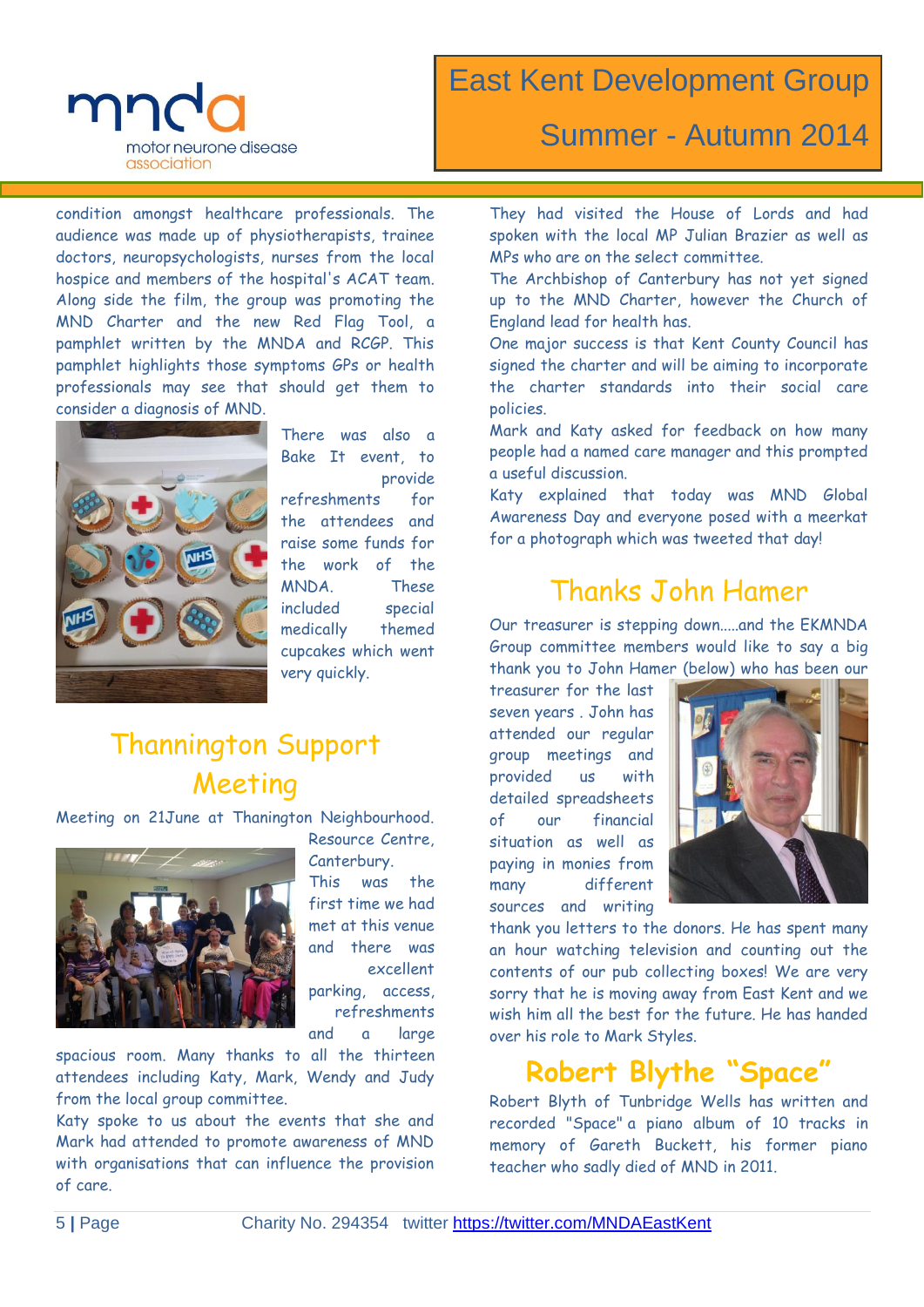This album will soon be available for you to buy for a donation of £5 to MNDA - East Kent.

Please click this link to hear ["Dreams of Better](http://mnda-eastkent.org.uk/music/Dreamsofbetterplaces.mp3)  [Places"](http://mnda-eastkent.org.uk/music/Dreamsofbetterplaces.mp3) a beautiful track from the album. All proceeds apart from Postage/packing will be used to support people living with MND.

We have been fortunate to receive sponsorship to have 1000 of these CDs produced professionally.

Robert is 17 years of age and attends The Judd School in Tonbridge. He has always enjoyed composing and wrote all the pieces on the CD, over the past 4 years. Track 4 - Nocturne 1 was written



as early as 2011.

In addition to composing Robert (pictured left) is an accomplished musician having reached grade 8 on piano and completed a diploma on French Horn.

Robert plans to study Maths at university and intends to continue composing and music making as a hobby. He also enjoys playing tennis and rugby.

Robert would especially like to thank Ian Stephens, head of music at The Judd School; Alex Harbourne for his help in recording the CD; Alex Metcalfe, his piano teacher; and his sisters Elizabeth and Rose for their help in designing the CD cover.

To date this CD has raised over £400 for MND and we hope to raise very much more in the coming months.

Please contact [webmaster@mnda-eastlkent.org.uk](mailto:webmaster@mnda-eastlkent.org.uk) if you would like to be notified when stocks of the album are available.



### **Soroptomists Concert**



St Marys Church Ashford, Saturday 11th October 2014 at 7.30 pm tickets £8.00.

The first half will feature David Green's Guitar Orchestra and Tessa Fineman's Love to Sing Choir will perform in the second half.

#### Tessa Fineman

Both are excellent performers and the Soroptomists would like to sell as many tickets as possible. Tickets will be available shortly from Astra West on 01233 626606.

All proceeds from the evening with go to MND in East Kent.

### **Fishing for MND**

Fishing for MND Sat 5th July at Sandwich Lakes will commence at 8.30 in the morning with a peg draw to determine where you fish on the lake. Fishing will be from 10am until 3pm.

Entry is £20 some of which goes as prizes to the 1st, 2nd and 3rd placed competitors the balance goes to MND

Unfortunately at the time of going to press this event has not occurred, so we are unable to give any further details; however we will publicise the winners and funds raised on our web site in due course.

#### **Bishop James signs Charter**

We had great news during Awareness week, Bishop James Newcome (pictured left), the Bishop of Carlisle has signed the MND Charter. He is the Church of England's Lead on Health Care. He speaks for the Church of England for all things to do with Health and medical ethics. This happened because we wrote to the Archbishop of Canterbury in January to ask him to sign the MND Charter. This is the result many months later. The MNDA are pleased to have Bishop James' support at this time.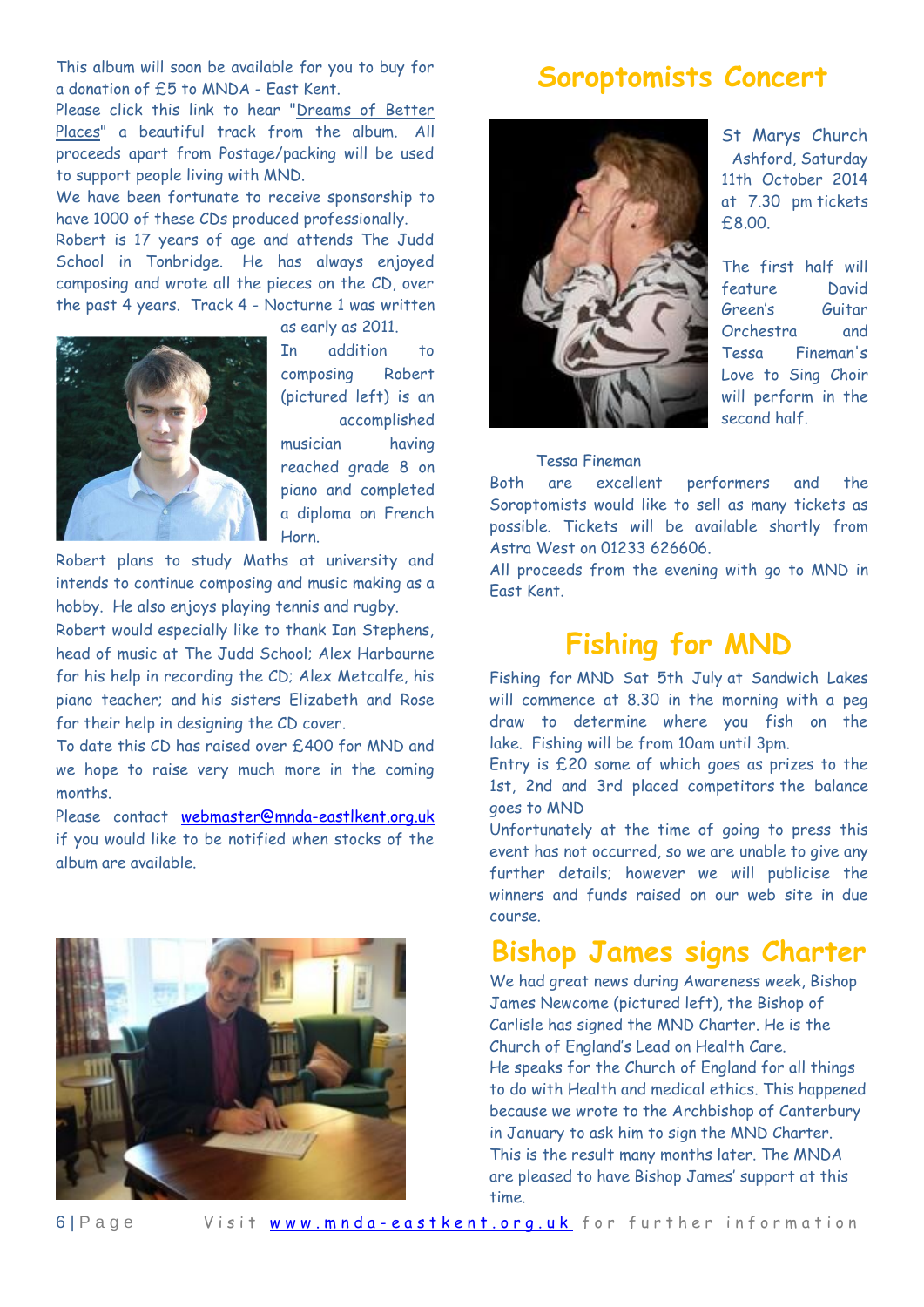

East Kent Development Group

Summer - Autumn 2014

# **National Hydration and Nutrition Week**

Chrissie Batts and Katy Styles represented the MNDA at this national event, held at Brakes Foods Head office, in Ashford. As part of National Hydration and Nutrition Week, people were encouraged to hold a tea party to make others aware of the importance of nutrition. Brakes have been developing foods for people who have difficulties swallowing or who have difficulties holding knives and forks.



Eileen Steinbock, Head of Health and Nutrition at Brakes Foods, wanted to support the work of the Motor Neurone Disease Association, as people living with MND have swallowing and nutritional problems.

Employees at Brakes were

encouraged to have a cream tea, supplied by the company, contributing a £1 for each cream tea eaten. Colleagues were able to take time out of their busy schedules and meet up with other teams in their canteen. At Ashford an incredible £126.00 was raised. There were other similar events at Brakes throughout the country and the MNDA was the recipient of other monies from these Brakes afternoon cream tea events.

Thanks go to Ruth Casson and Cathy Amos for organising the event in Ashford.

### Ray Terry - Rest in Peace

Donations totalling £564.56 have been received from friends and family following the funeral of Ray Terry. Angela, Christopher and Ben have especially asked that the money be used for research.

We are grateful to the Terry family for all their past efforts to raise funds for MNDA in East Kent.

### **Healthwatch Kent Signs Charter**

Healthwatch Kent is an independent organisation



set up to champion the views of patients and social care users across Kent. They work to help local people get the best out of their local health and social care services. Steve Inett (right with Mark Styles), is the Chief Executive of

Healthwatch Kent and was delighted to sign the Charter.

### **Bake It Headcorn**

All week the weather forecast was bad for Saturday. As a precaution we borrowed two small marquees and two gazebos, my theory being, if we prepare for bad weather it won't happen, and it worked!! Apart from one shower in the morning the day was warm and mainly sunny, even though there were reports of heavy rain in neighbouring villages.

With the help of some very good friends, we decorated the tables and marquees with orange, blue and white ribbons, and balloons, it all looked

really lovely. The cakes started arriving; everybody had made such an effort. Other stalls were an amazing



Kindle with John Taylor